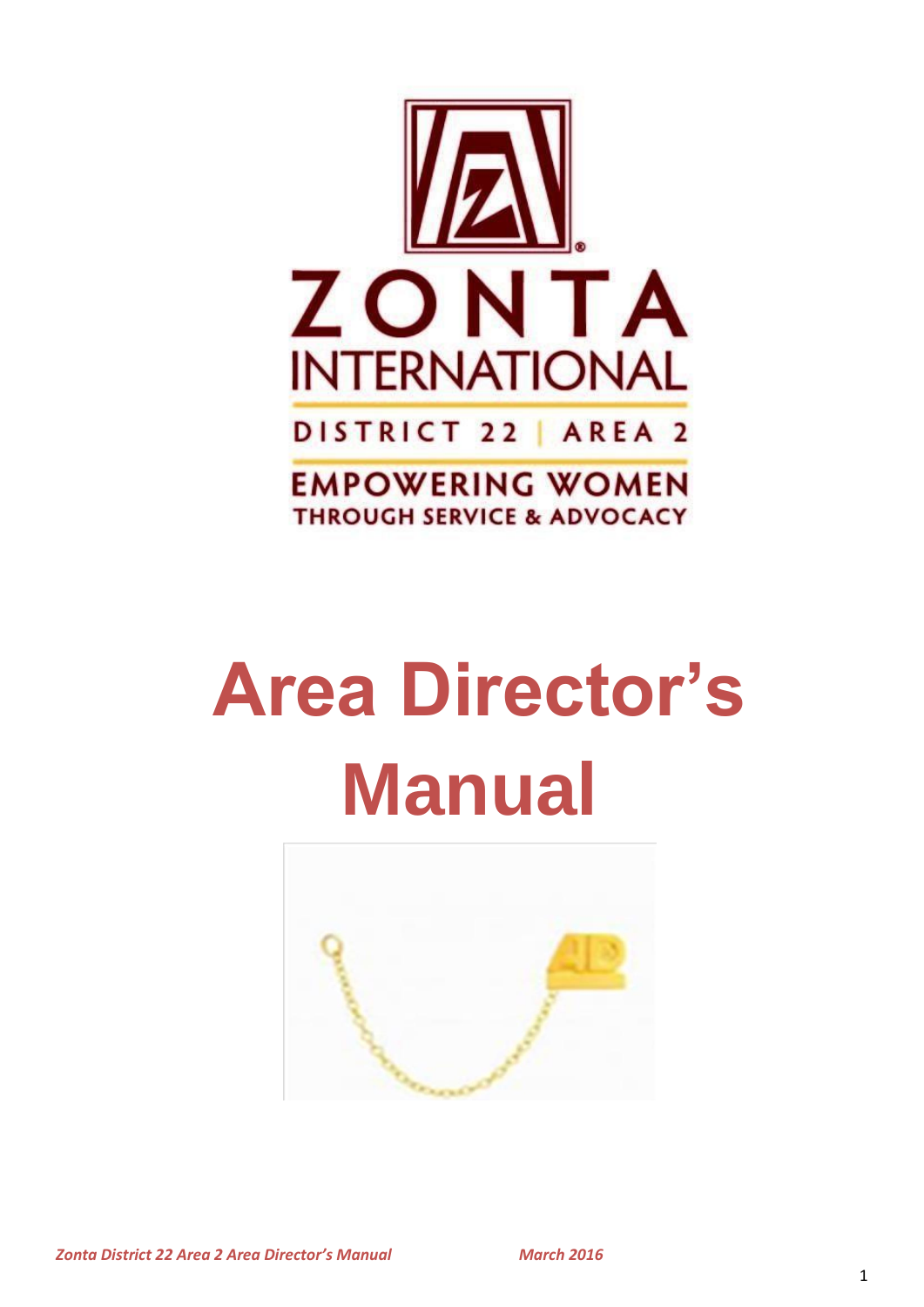# **Preface**

This manual was developed by Jan Landsberg, Area 2 Director 2014 – 2016, for the benefit of the incoming Area 2 Director 2016 - 2018. Any duties, responsibilities or statements in conflict with official Zonta International manuals or policies are unintentional. In all cases of a conflict of statements, the official Zonta International documents supersede the Area 2 Director's Manual.

Parts of this manual have been taken from the Zonta Club Manual (March 2014), the Zonta District Manual (January 2015) and the Zonta International Governing Documents 2014. Zonta International manuals and Governing Documents should be consulted for the full text of those parts or for further information. I also wish to acknowledge reference to Zonta District 1 Area Director's Manual 2013. I have also included suggestions from my own experience.

(The use of the female pronouns, is also meant to be interchanged with the male pronoun)

# **Area 2 Clubs include:**

- Zonta Club of Bundaberg Inc.
- Zonta Club of Gladstone Inc.
- Zonta Club of Gympie Inc. ( Closing April 2016)
- Zonta Club of Hervey Bay Inc.
- Zonta Club of Longreach Inc.
- Zonta Club of Maryborough Inc.
- Zonta Club of Rockhampton Inc.

# **AREA DIRECTOR**

The role of the Area Director is to administer the affairs of a specific Area within the District. The Area Director is elected by members of clubs in Area 2, at the District Conference in the oddnumbered year of the biennium before the Convention at which she or he takes office (or, at the option of the District, at the Area meeting to be held prior to the Convention) and holds office for two years or until a successor takes office.

# **1. Function**

- a. The Area 2 Director reports to the District 22 Governor;
- b. Serves as a liaison between the District Board and local Area 2 Clubs;
- c. Administers the affairs of Area 2 within District 22; and
- d. Supports the policies and programs of Zonta International at all levels.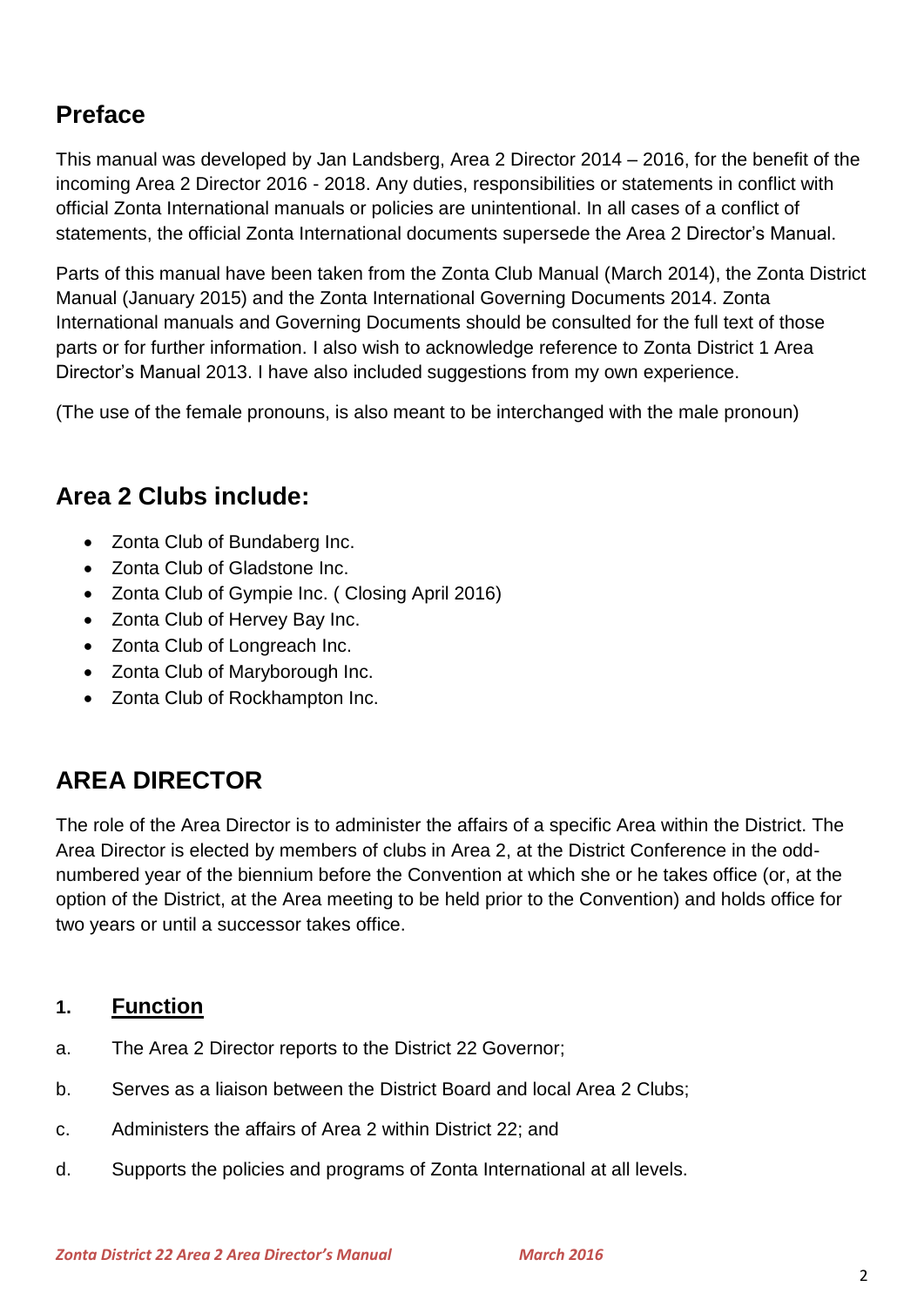# **2. Qualifications**

The Zonta International Bylaws, Article XIII, Section 6(a) suggest all of the following conditions must be met:

- a. Be a classified member of a club
- b. Have served at least two years in an elected Club office and/or have been a District Committee chairman
- c. Have served at least one year as a Club President
- d. Be a member of one of the Clubs in Area 2.
- e. Shall hold no other elective position at District level.

In addition, the Area Director needs to be able and willing to familiarize herself with and keep up to date with any changes to, the District Manual, District 22 Rules of Procedure, Zonta International Governing Documents, Zonta International Protocol Manual, the Marian de Forest Membership Manual and Zonta International programs, policies and procedures. She should have these resources accessible at Club, Area and District meetings.

# **3. Responsibilities**

## **1.** *Act as a liaison between the Clubs in the Area 2 and the District 22 Board*

## *a. Maintains contact with club presidents and supports clubs*

- Establish contact and communication with club presidents early in your term, so that they are likely to feel comfortable reaching out to you when they need assistance or have questions. Be proactive in making contact.
- Be a mentor to and maintain contact with Club Presidents and support Clubs as needed.
- Follow up with club presidents about outcomes from the Convention and flag any club bylaws etc which need changing.
- Circulate information from District 22 Governor and Zonta International to all Club Presidents and Secretaries, in a timely fashion.
- Communicate with clubs through an Area Director newsletter (at least annually) and by email, phone calls, skype and other appropriate means. Discuss issues that arise and assist in finding resources and solutions.
- Ensure contacts are on your tablet and/or phone, so you can keep in touch and forward information in a timely fashion, when away from home
- Follow club Facebook pages & other social media, like & comment. Currently Gladstone, Bundaberg, Maryborough, Hervey Bay & Rockhampton have Club Facebook pages. Read newsletters (clubs should know to send these to AD, but if you don't receive copies – ask) and posts on club pages of District 22 website. Publish periodic articles on Area section of District website etc and congratulate for jobs well done, etc.
- Encourage attendance at and recap news from Area Meetings, Conferences and **Convention**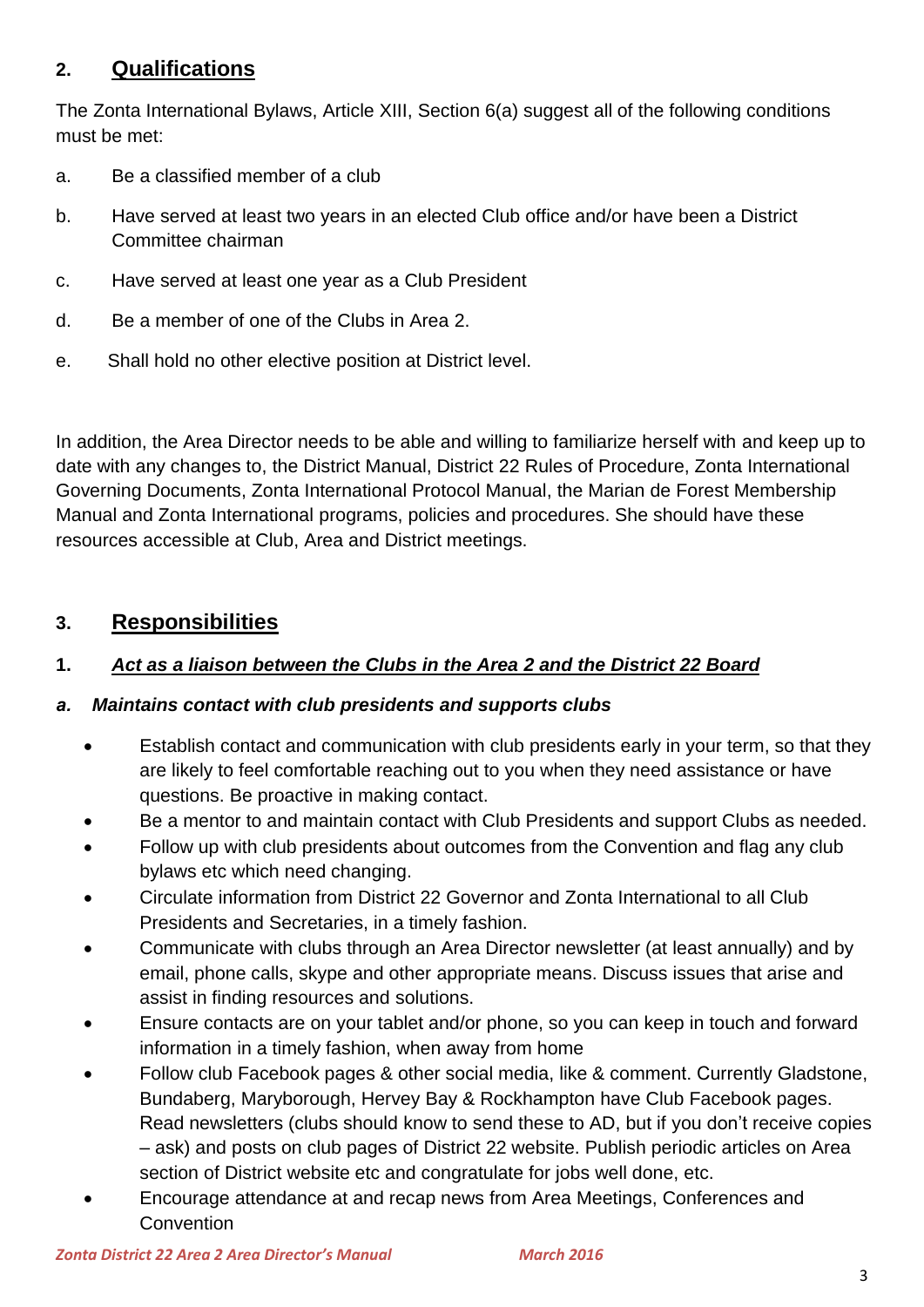- Mentor and look for future candidates for Area and District officers
- Keep informed; members might lose confidence if the Area Director never knows the answer. But don't be reluctant to say, "I don't know" if you don't. Find the answer and respond to the question in a timely fashion. I found that presidents seemed more willing to contact me with queries, after I had listened to problems and been able to assist them. This confidence took a little while to establish.
- Many of the clubs in Area 2 have had a fair amount of member turnover, hence much Zonta knowledge has been lost, so you are likely to get questions on a wide range of topics. Be aware that members are often not clear on some of the basics of Zonta and different clubs can operate in quite different ways.

## *b. Compile the Area 2 Directory with details of key office bearers in each club.*

- Complete the Area 2 Directory early in Zonta year and send to District 22 webmaster Ros Kinder roskind@bigpond.net.au to post on District 22 website
- Circulate to all club presidents and secretaries
- Monitor regularly for any position changes and update directory

# *c. Plans and conducts President and Board Officer training for Boards and Committee Chairs*

- Organizes and conducts annually ( either by individual club or combined) training sessions for presidents, boards and committee chairs
- Ensures that presidents have copies of all relevant current Zonta documents ZI Governing Documents, Zonta Club Manual, Protocol Manual and Membership Manual and that the Club Bylaws have been adopted and are periodically reviewed.
- Refer presidents to the District 22 calendar, highlight important dates. Encourage them to develop their own calendars.
- Be sure the Club President knows that you will need the Club Annual Report in a timely fashion by May 31st.

## *d. Area 2 Clubs*

## *Established Clubs*

- o Visit established Clubs in the Area at least once during the biennium, and more often as needed. I visited all clubs, except Longreach, more than once. This included visits for training and celebrations.
- o The Area Director's visit should be scheduled for a regular business meeting. The Area Director should present a program relevant to both Zonta and the Club being visited.
- o The Club President may be able to suggest a topic or issue of particular interest to membership
- o If requested, install new officers or induct new members
- o Attend for special celebrations e.g. significant club anniversaries. A number of clubs have recently had significant anniversaries, so should not be any in the near future.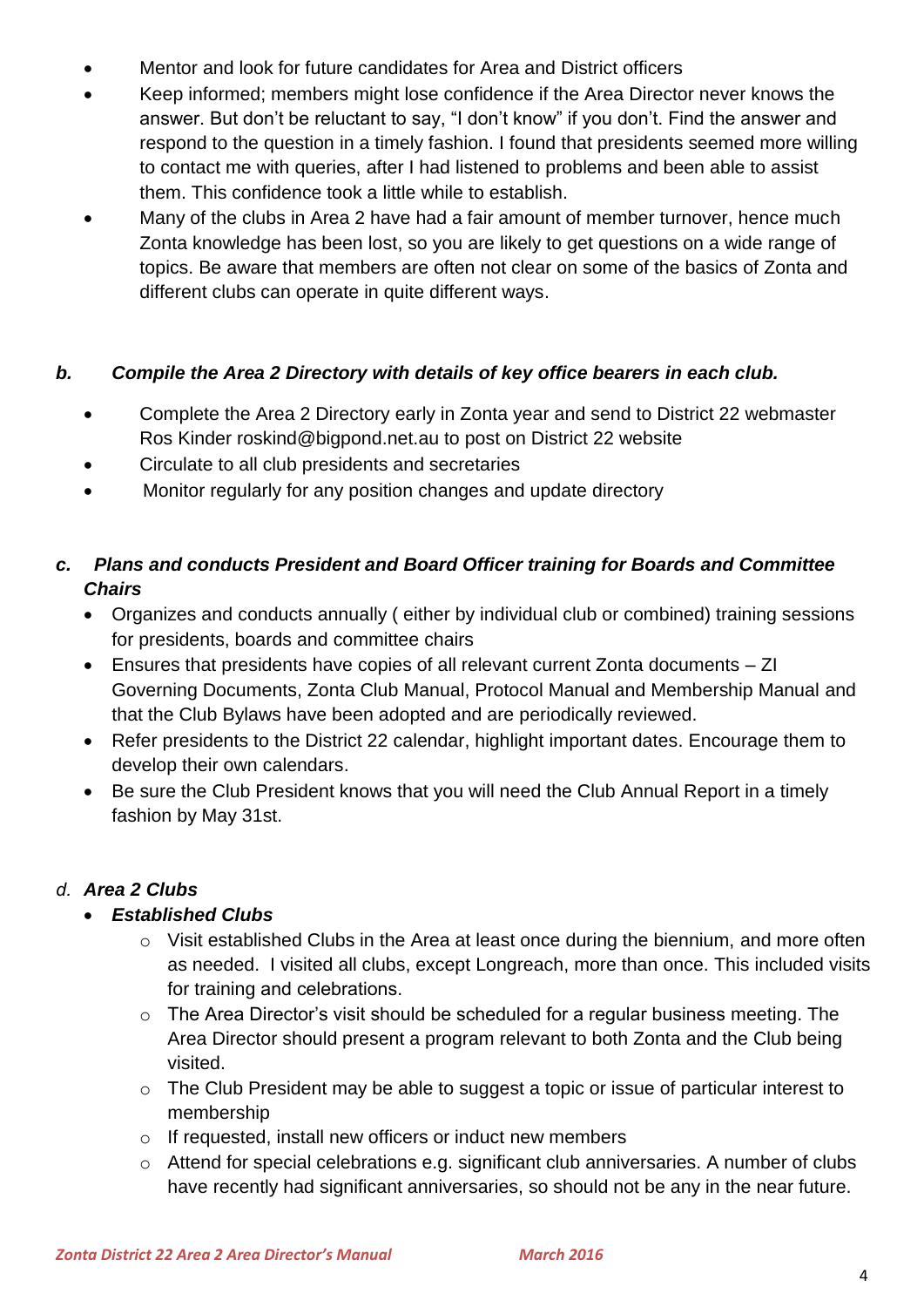## *New Clubs*

- o New Clubs in the assigned Area should be visited within ninety days of the Club's chartering. Thereafter, visits at least once (preferably twice) a year.
- o Review the Club and Board meetings minutes for each new Club during its first year, and provide highlights to the Governor and the chairperson of the sponsoring Organizing and Mentoring Committee

## *Clubs of Concern*

- o Cooperate with the Lieutenant Governor about Club membership matters. If a Club does not extend an invitation, it is the Area Director's responsibility to arrange a Club visit.
- o Stay informed about Clubs with low membership, internal conflicts or other problems. Keep the Governor and District Board appraised and work with them to assist Clubs in resolving problems. Get advanced notification if a Club intends to disband and work with the Club to try and avoid disbandment.
	- The Zonta Club of Gympie is closing in April 2016. Hopefully all will be finalised this biennium, but follow up may need attending to, to ensure that all is finalised.

# *2. Plans and Conducts Area 2 Meetings*

- Area Meetings are held annually, in conjunction with a local host club.
- Clubs host the Area Meeting in rotation. 2017 will be the turn of the Zonta Club of Maryborough (they have agreed to this) and 2018 the Zonta Club of Rockhampton.

## **Overview**

- Area meetings are held to promote the objects and programs of Zonta International. They are essentially planning and training seminars intended to provide instruction on Club procedure and discussion of Club activities. It is expected that leadership training also be provided. Programs should be arranged to offer practical suggestions and assistance to the Clubs in planning their own programs and carrying out their own projects.
- Area 2 meetings are weekend events. They must be held at least once a year in each Area, preferably during the months of February, March, April or May. As the District Governor attends all five Area Meetings, dates need to be coordinated across the District, as well as obviously with the host club.
- These meetings are planned by the Area Director, who is the presiding officer, with the assistance of a Host Club. The theme for the Area Meeting and certain content is dictated by the District and ZI.
- Area meetings are fully supported through a registration fee. This fee does not include the travel expense of the Area Director and the District representatives. The District Governor will always attend and if possible other District Officers. Their travel expenses will be paid by the District.
- The Host Club is responsible, upon request of the Area Director, for securing a venue for the meeting, meals, one or two local guest speakers, registration and suitable overnight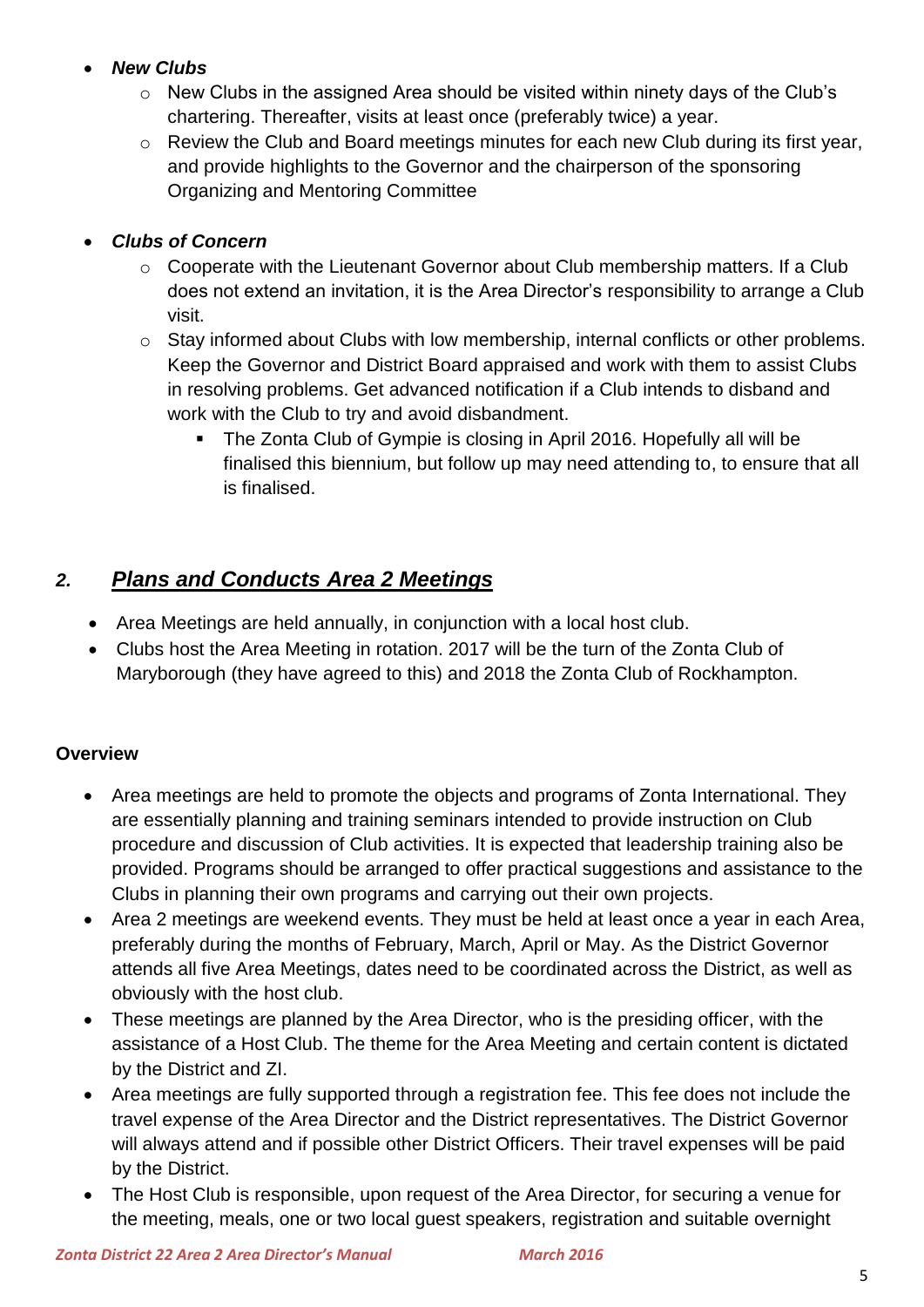accommodations for those members who may need them. The Area Director undertakes evaluation of the Area Meeting and reports to the District Board at the conclusion of each Area meeting. Evaluation and report formats are available in the Zonta District Manual.

*See attached document – '' Planning Area Meetings – Information for Host Clubs".* This was written to assist the Gladstone Club as they had many new members and hence little experience with hosting or even attending Area Meetings.

# *3. Member of the District 22 Board*

- Attend and vote at meetings of the District Board
- Represent the designated Area Clubs' interest to the District Board and inform clubs of the outcomes of District Board meetings and Conferences
- Keep Governor and District Board informed of Area activities and any concerns that need to be addressed.
- Participate in formulating policies and procedures for the District within the guidelines of Zonta International.
- Attend, participate in, and vote at the District 22 Conference. (see information on District Conference)

# **District 22 Board Meetings**

1. *Schedule*

a. The first meeting a new Area Director is required to attend is the District Board meeting that includes incoming and outgoing Board members. This meeting will be held the weekend of May 14 -15 2016. It is one of the most important meetings for the incoming Board, as it gives them an opportunity to become acquainted with each other and to discuss their duties and responsibilities.

b. The number of District Board meetings per biennium is specified in the "DROP", the District 22 Rules of Procedure. Dates and venue will be advised by the District Governor and listed in the District 22 Calendar. Meetings are usually all day Saturday and Sunday morning. Most board meetings are held in Brisbane and meetings are held at the District Conference. There are at least two board teleconferences. Extra teleconferences can be scheduled for specific issues. Dates this biennium have been August 2014, November 2014, February 2015 (teleconference – mainly Area Meeting issues), June 2015, October 2015 (at District Conference), November 2015, February 2016 (teleconference – mainly Area Meeting issues) and May 2016.

2. *Procedure*

a. Prior to the District Board meeting, the Governor sends out the agenda, meeting location, maps and other necessary information and instructions.

b. The Area Director should make their own travel and accommodation reservations.

c. Area Directors are to forward a report to the DG, with copies to all other board members, summarizing their activities in their Area prior to the meeting. The report format will be provided by the DG.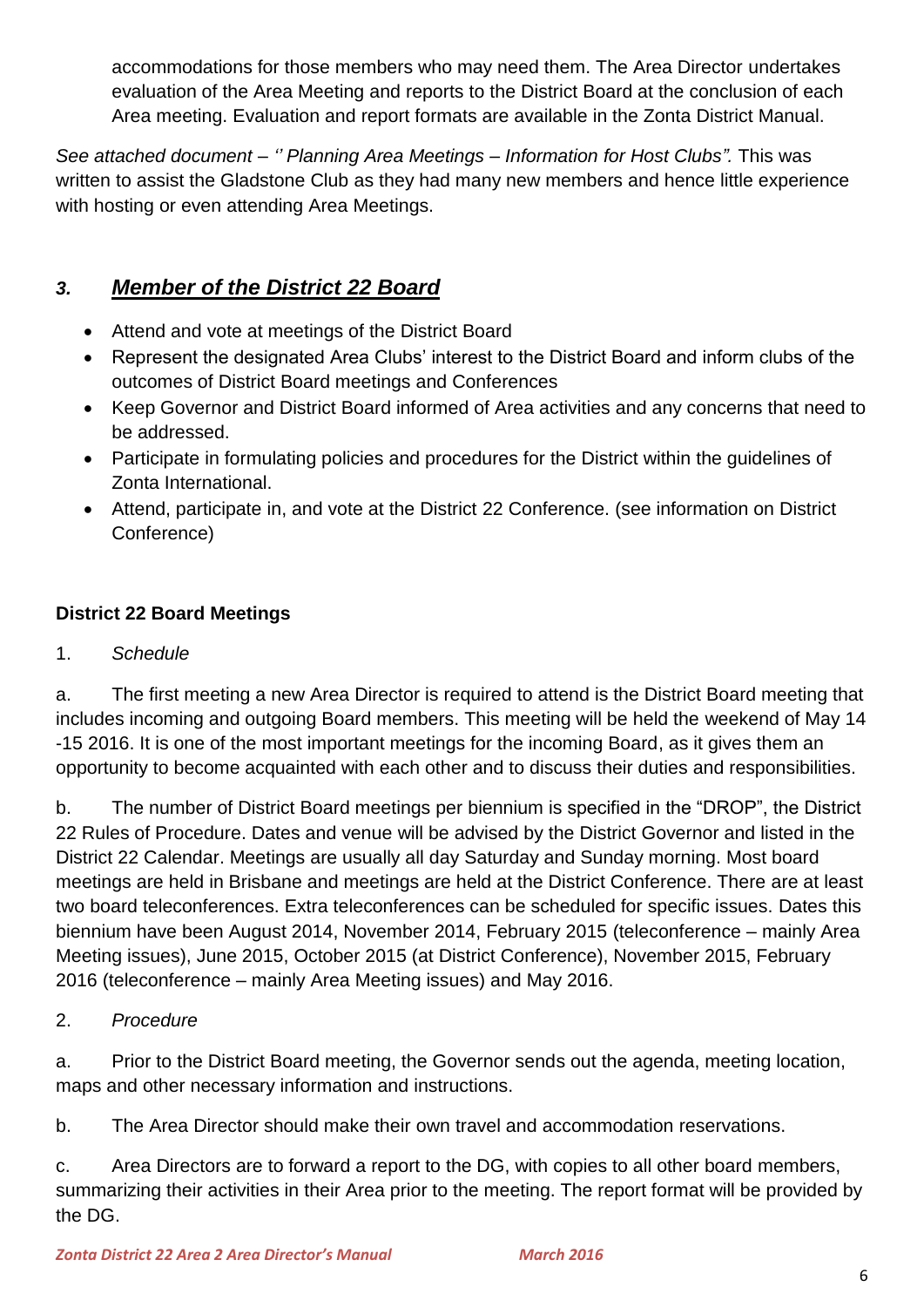# **4.** *Attend and participate in District 22 Conference*

## *1. District Board Meeting*

The Board meets the Friday before and immediately after adjournment on Sunday. The Sunday meeting is usually short; its purpose is to critique the Conference with the International Representative and the Conference chairman. Other items may be discussed according to the Governor's agenda. With the new company structure, an AGM will also need to be scheduled.

### 2. *Reservations*

Hotel reservations for Area Directors are handled by the District, but you should make your own travel bookings and register.

### 3. *Expenses*

All expenses are paid by the District with the exception of optional special events, non- scheduled meals, and liquor which are the responsibility of individual Board members. The District will make arrangements for and pay for a shared room. Refer to the District 22 Rules of Procedure for additional information

### 4. *Area Reports for Conference Program Book*

Each Area Director will prepare an Area report for the program book as directed by the Governor.

5. *Area Meeting*

Area Directors may conduct an Area meeting for the members of their Area at the District Conference. Topics for discussion may include, but are not limited to, items discussed at the District Board meeting and topics of general concern to the Area.

#### 6. *Awards*

The Board and the Governor will decide in advance if awards are to be given and the criteria to be used in determining the recipients. The Governor may direct the Area Directors to select the recipients from their Areas. Certificates and any other awards are provided by the Governor. The Governor will determine who will present the awards.

#### 7. *Special Assignments*

The Governor may ask an Area Director to present or be responsible for some part of the Conference program. Often you are required to put or second a motion.

#### 8. *Seating*

Seating arrangements for each business session of the Conference are determined by the Governor. District Board members should sit at the front.